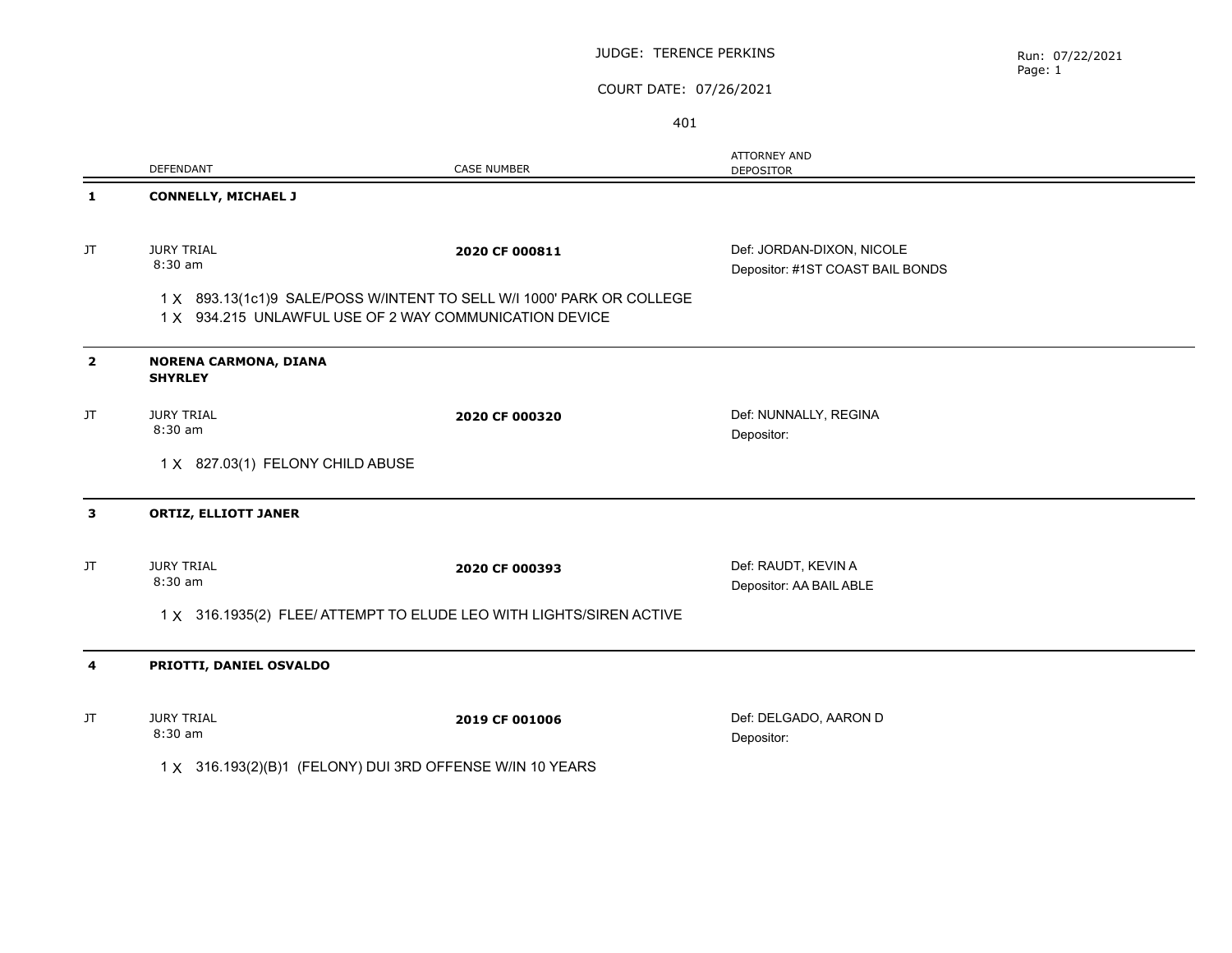#### JUDGE: TERENCE PERKINS

# COURT DATE: 07/26/2021

401

|                | <b>DEFENDANT</b>                                                                                                 | <b>CASE NUMBER</b> | <b>ATTORNEY AND</b><br><b>DEPOSITOR</b>                    |  |  |
|----------------|------------------------------------------------------------------------------------------------------------------|--------------------|------------------------------------------------------------|--|--|
| 5              | <b>REEVES, NATASHAV</b>                                                                                          |                    |                                                            |  |  |
| JT             | <b>JURY TRIAL</b><br>8:30 am                                                                                     | 2021 CF 000257     | Def: JORDAN-DIXON, NICOLE<br>Depositor: HILL, DANIEL L     |  |  |
|                | 1 X 812.014(2c6)3 GRAND THEFT (MOTOR VEHICLE)                                                                    |                    |                                                            |  |  |
| 6              | <b>VENTURELLA, RONALD EUGENE J</b>                                                                               |                    |                                                            |  |  |
| JT.            | <b>JURY TRIAL</b><br>8:30 am                                                                                     | 2020 CF 000591     | Def: BOOKHAMMER, WILLIAM M<br>Depositor: #1 ACE BAIL BONDS |  |  |
|                | 1 X 812.014(2c5) GRAND THEFT OF A FIREARM                                                                        |                    |                                                            |  |  |
| $\overline{ }$ | <b>WATKINS, ANDRE EDWARD</b>                                                                                     |                    |                                                            |  |  |
| JT.            | <b>JURY TRIAL</b><br>8:30 am                                                                                     | 2019 CF 000471     | Def: MAGUIRE, MATTHEW C<br>Depositor: AA BAIL ABLE         |  |  |
|                | 1 X 784.048(4) AGGRAVATED STALKING AFTER INJUNCTIONS<br>1 X 784.0487(4) VIOLATION OF INJUNCTION AGAINST STALKING |                    |                                                            |  |  |
| JT.            | <b>JURY TRIAL</b><br>8:30 am                                                                                     | 2019 CF 000880     | Def: MAGUIRE, MATTHEW C<br>Depositor:                      |  |  |
|                | 1 X 943.0435(9) FAIL TO REGISTER AS A SEXUAL OFFENDER                                                            |                    |                                                            |  |  |